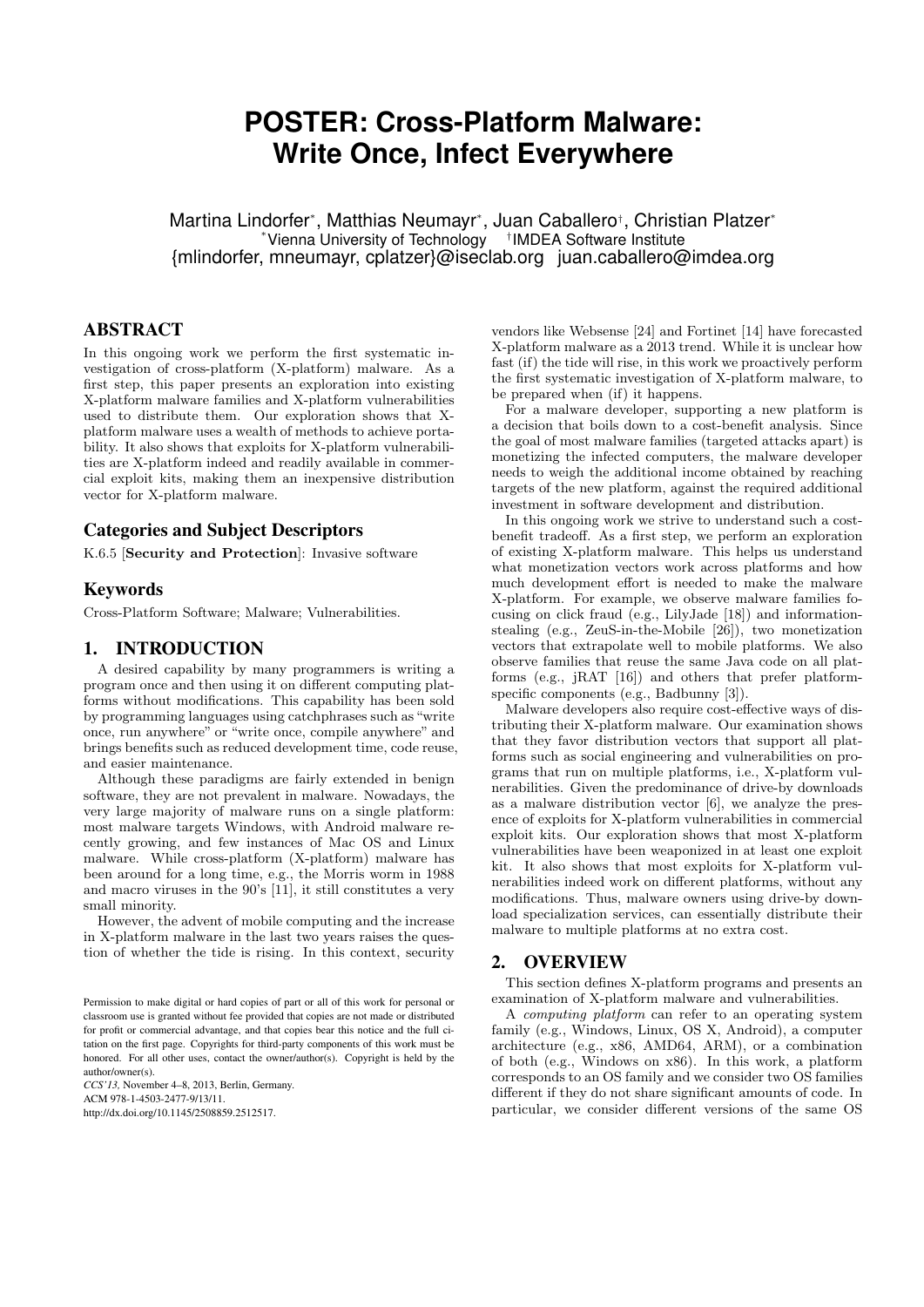| Family                 | Date    | $\mathbf{D}\mathbf{V}$   | Windows    | Linux      | OS X       | <b>Windows Phone</b> | Symbian | Android | BlackBerry |
|------------------------|---------|--------------------------|------------|------------|------------|----------------------|---------|---------|------------|
| Badbunny [3]           | 07/2009 | SE                       | JavaScript | Perl       | Ruby       |                      |         |         |            |
| Boonana $[4, 5]$       | 10/2010 | SE                       | Java       |            | Java       |                      |         |         |            |
| ZitMo $[25, 26]$       | 09/2010 | SE                       |            |            |            | $Java*$              | Java    | $Java*$ | Java       |
| Olyx $[21]$            | 06/2011 | Exploit                  | PЕ         |            | MACH-O     |                      |         |         |            |
| Tibet $[23]$           | 03/2012 | Exploit                  | PE         |            | MACH-O     |                      |         |         |            |
| Flsplysc [13]          | 04/2012 | Exploit                  | PЕ         |            | Python     |                      |         |         |            |
| Crisis $[17]$          | 04/2012 | SE                       | PЕ         |            | MACH-O     | $PE*$                |         |         |            |
| LilyJade [18]          | 05/2012 | Exploit                  | JavaScript | JavaScript | JavaScript |                      |         |         |            |
| GetShell [15]          | 07/2012 | SE                       | Java       | Java       | Java       |                      |         |         |            |
| Netweirdrc [20]        | 08/2012 | SE                       | PЕ         | ELF        | MACH-O     |                      |         |         |            |
| $jRAT$ [16]            | 10/2012 | SE                       | Java       | Java       | Java       |                      |         |         |            |
| Ssucl $[22]$           | 01/2013 | SE                       | PЕ         |            |            |                      |         | Java    |            |
| MinecraftHack [19]     | 03/2013 | SE                       | Java       |            | Java       |                      |         |         |            |
| Janicab <sup>[2]</sup> | 07/2013 | Exploit/SE               | VB Script  |            | Python     |                      |         |         |            |
| $Clt10$ $[7]$ $(PoC)$  | 2006    | $\overline{\phantom{a}}$ | ASM        | <b>ASM</b> |            |                      |         |         |            |
| Yakizake $[11]$ (PoC)  | 08/2007 | $\overline{\phantom{a}}$ | .NET       | .NET       |            |                      |         |         |            |
| Clapzok [12] $(PoC)$   | 05/2013 | $\overline{\phantom{a}}$ | ASM        | ASM        | ASM        |                      |         |         |            |

Table 1: X-platform malware, earliest date reported, and distribution form used for each supported platform. Stars mark platforms supported later than the earliest reported date.

(e.g., Windows XP, Vista, 7) and different distributions of the same OS (e.g., Ubuntu, Fedora) the same platform.

We say that a program is X-platform if it is portable across (i.e., runs on) different OS families. A program can become portable by using programming languages that compile to bytecode (e.g., Java, .NET), at the source code level using standardized interfaces like POSIX or interpreted languages, and by running on top of other X-platform programs such as web browsers or office applications.

# 2.1 X-Platform Malware

As a first step we perform an investigation of existing Xplatform malware. Table 1 shows malware families we found, the earliest date they were reported, their distribution vector (DV), and the target platforms they support. The top of the table comprises 14 families observed in the wild, while the bottom three are proof-of-concept malware.

Out of the 14 families in the wild, four use exploits to get installed on the target hosts, while the remaining nine convince users to install them through social engineering (SE) and one uses both depending on the platform. The four families that solely rely on exploitation leverage X-platform vulnerabilities that enable installation on the different target platforms (see Section 2.2).

For each supported platform, Table 1 shows in which form the malware is distributed, which is tightly linked to how the malware achieves portability. It shows that X-platform malware can be distributed as source code (Python, JavaScript, Perl), binary code (PE, ELF, MACH-O), or bytecode (Java, .NET). When the malware is not distributed as binary code, it can fail to run if the infected host does not have an interpreter for the scripts or a runtime for the bytecode. When distributed as binary code, it needs to match the executable file format used by the platform. Note that distribution as source code or bytecode makes it significantly easier for analysts to reverse-engineer the malware. So far, the use of external tools to obfuscate the source code and bytecode is not prevalent among X-platform malware.

An important question is to what degree X-platform malware reuses code across platforms. Our preliminary examination indicates a mixture of approaches. Three families use the same code across platforms: Minecraft and jRAT (both Java) and LilyJade, a JavaScript browser plugin that uses the Crossrider API [9] to run on Internet Explorer, Chrome, and Safari without modifications. In addition, Boonana and Getshell distribute as a Java JAR file, but later download platform-specific modules. Another four families use different malware for each platform. In particular, Badbunny distributes as an OpenOffice document containing a macro and executables for each platform, Sscul distributes as an Android APK containing a PE executable, Crisis as a Java JAR file containing PE and MACH-O executables, and Flsplysc uses Java code during exploitation to select which platform-specific module to install. Finally, there are four families for which further analysis is needed. Olyx, Tibet, and Netweirdrc distribute as executables, and although Zitmo is written in Java for all platforms, its Android version is significantly simpler [25], pointing to the use of separate code bases. To refine this preliminary examination we plan to use code analysis and similarity techniques.

## 2.2 X-Platform Vulnerabilities

A X-platform vulnerability is a software defect on a Xplatform program. The vulnerable program may comprise both platform-specific and platform-independent code, or be fully platform-independent by running on top of an above-OS runtime that enables portability. In both cases, a Xplatform vulnerability is present in the platform-independent code of the vulnerable application.

Table 2 summarizes our investigation on X-platform vulnerabilities. The left side of the table shows, for each vulnerability, its CVE identifier [10], the vulnerable program, whether there exists a publicly available exploit for the vulnerability, and whether any exploit kit contains an exploit for it [8]. As shown, X-platform vulnerabilities exist in browser plugins (Java, PDF, Flash), web browsers (Firefox, WebKit), and prevalent desktop applications like Microsoft Word. The majority of these applications are written in  $C/C++$ , although by far the most vulnerable application is the Java runtime, for which we plan to evaluate which parts of the code contain the vulnerabilities.

Nearly all of these vulnerabilities have publicly available exploits, the exception being recent zero-day vulnerabilities (marked with Z) for which we expect a public exploit soon. It is worrisome to observe that for most of these vulnerabilities an exploit is included in commercial exploit kits. If these exploits are truly X-platform (examined in Section 3), then for an attacker using drive-by download specialization services [6], distributing its malware to multiple platforms essentially incurs no extra cost.

### 3. PRELIMINARY RESULTS

Our exploration of X-platform vulnerabilities shows that exploits are widely available for them. But, it is unclear whether those exploits indeed work across platforms without modifications, given particular exploit payloads and OS-